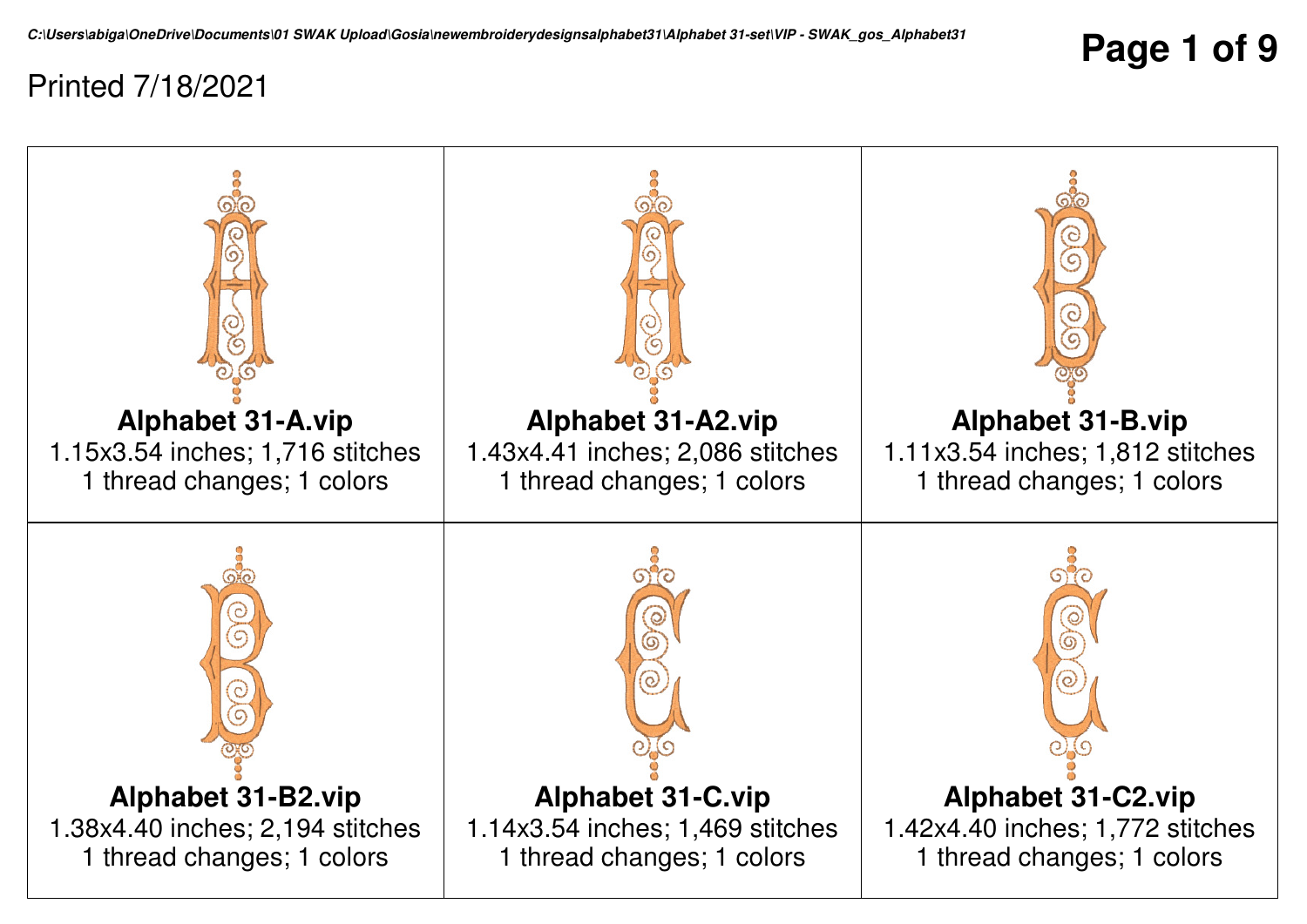**Page 2 of 9**

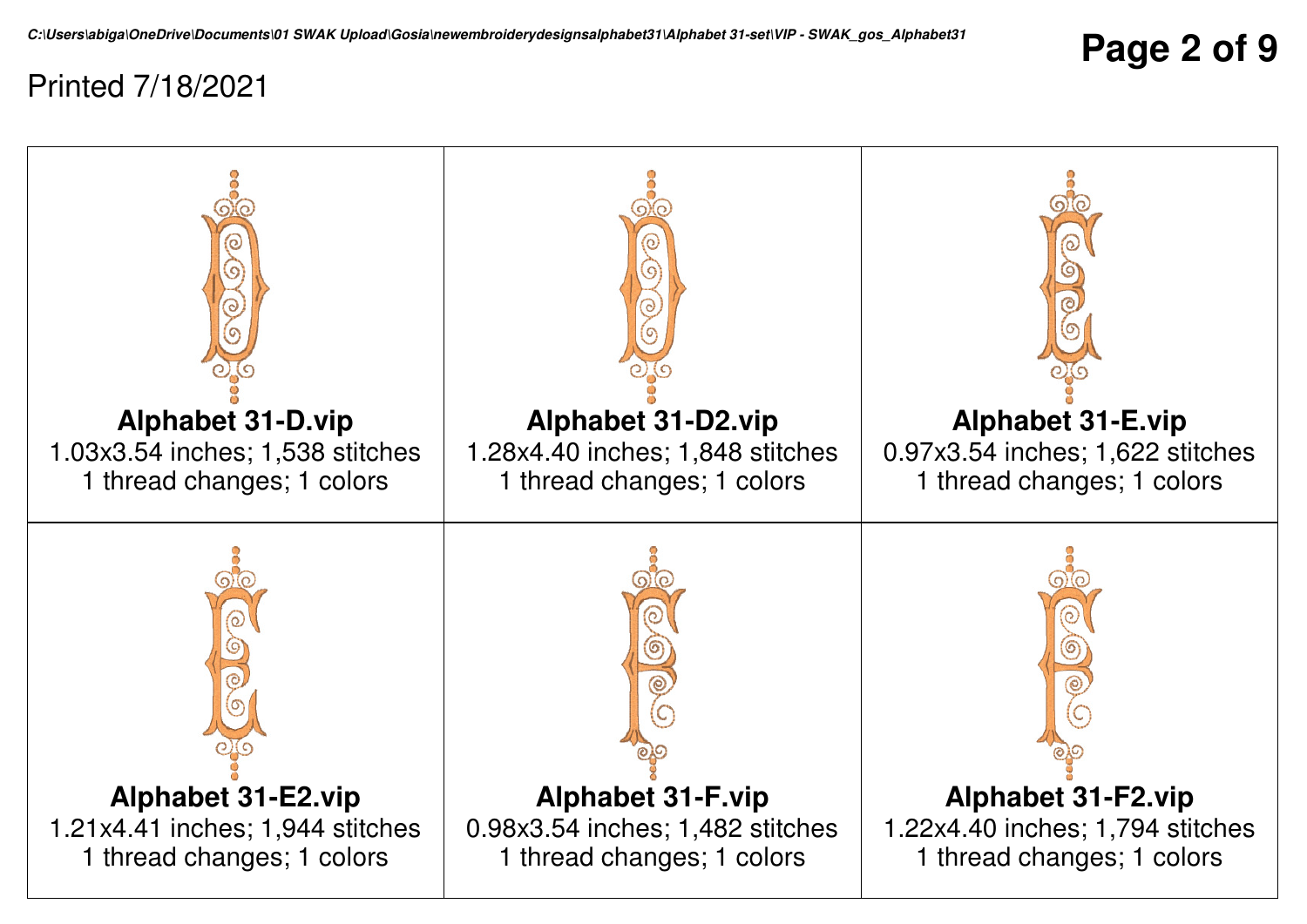**Page 3 of 9**

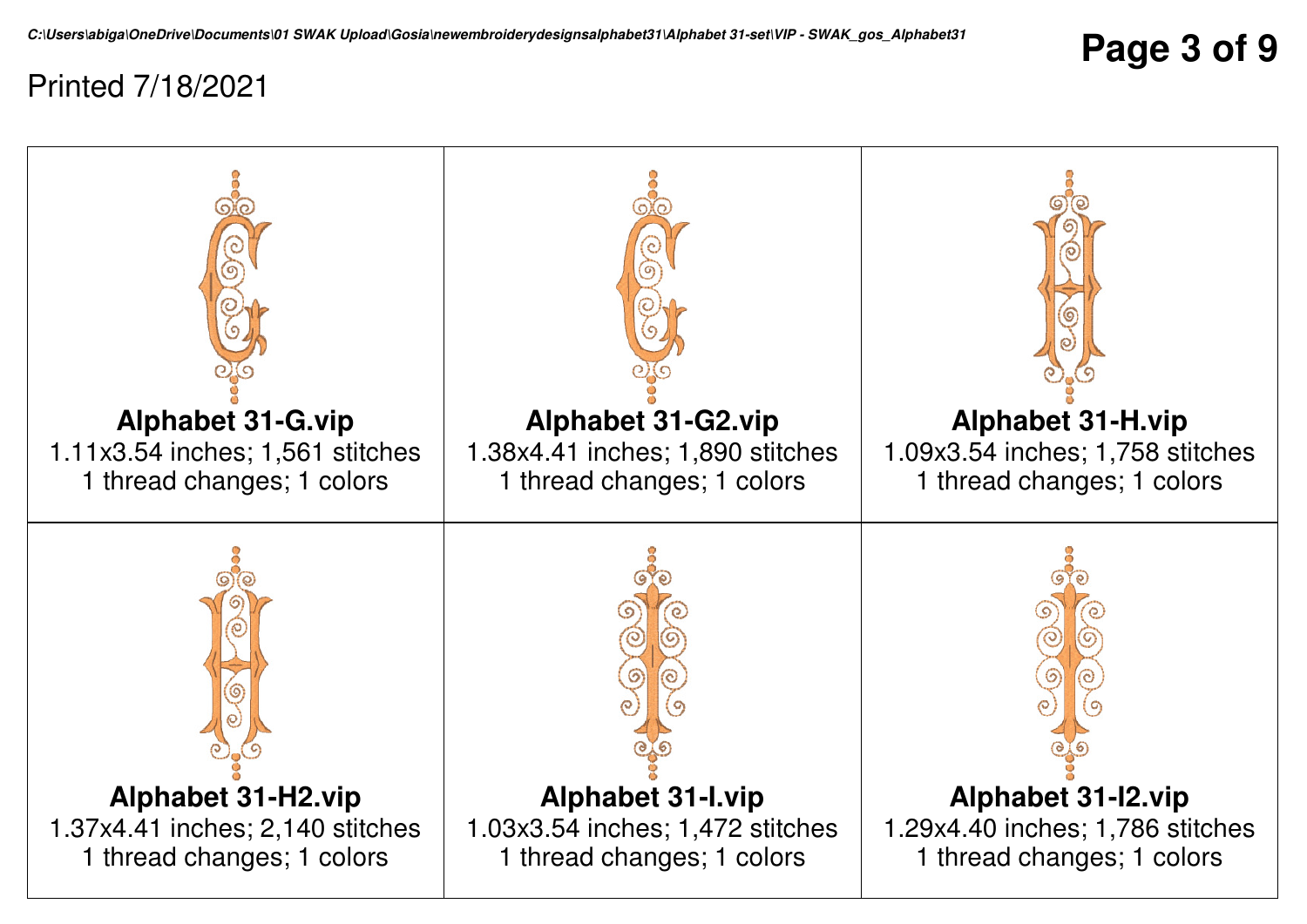**Page 4 of 9**

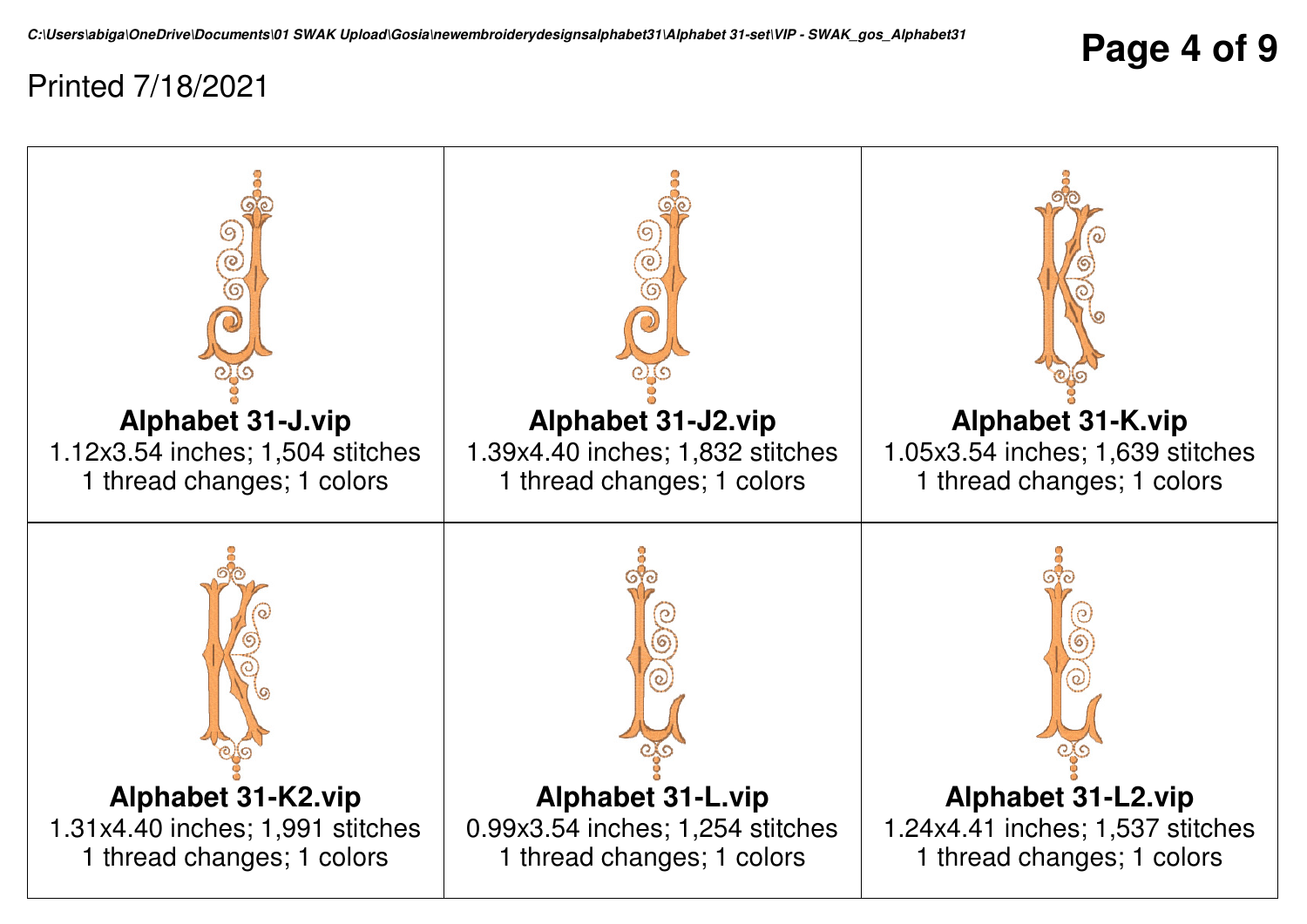**Page 5 of 9**

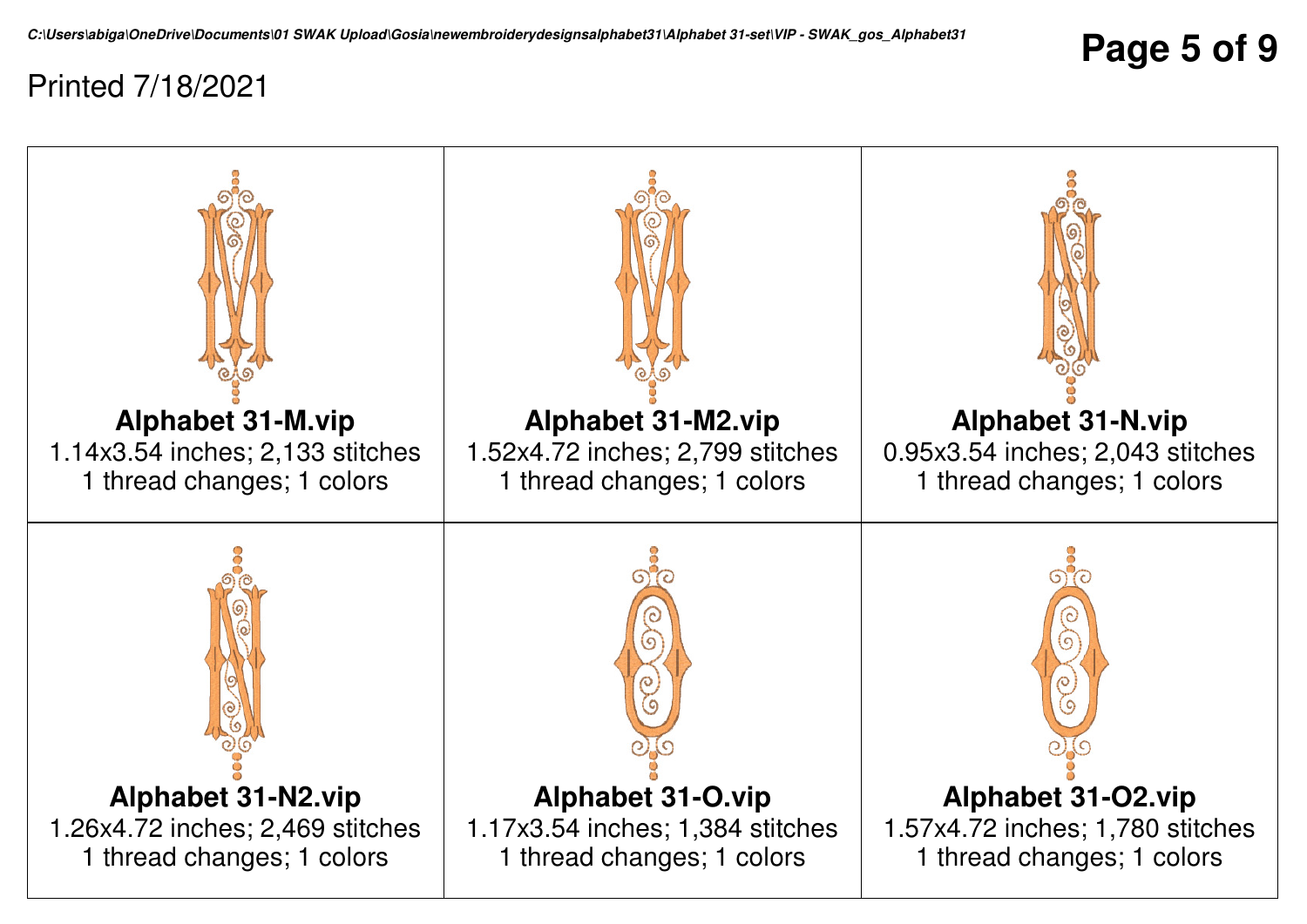## **Page 6 of 9**

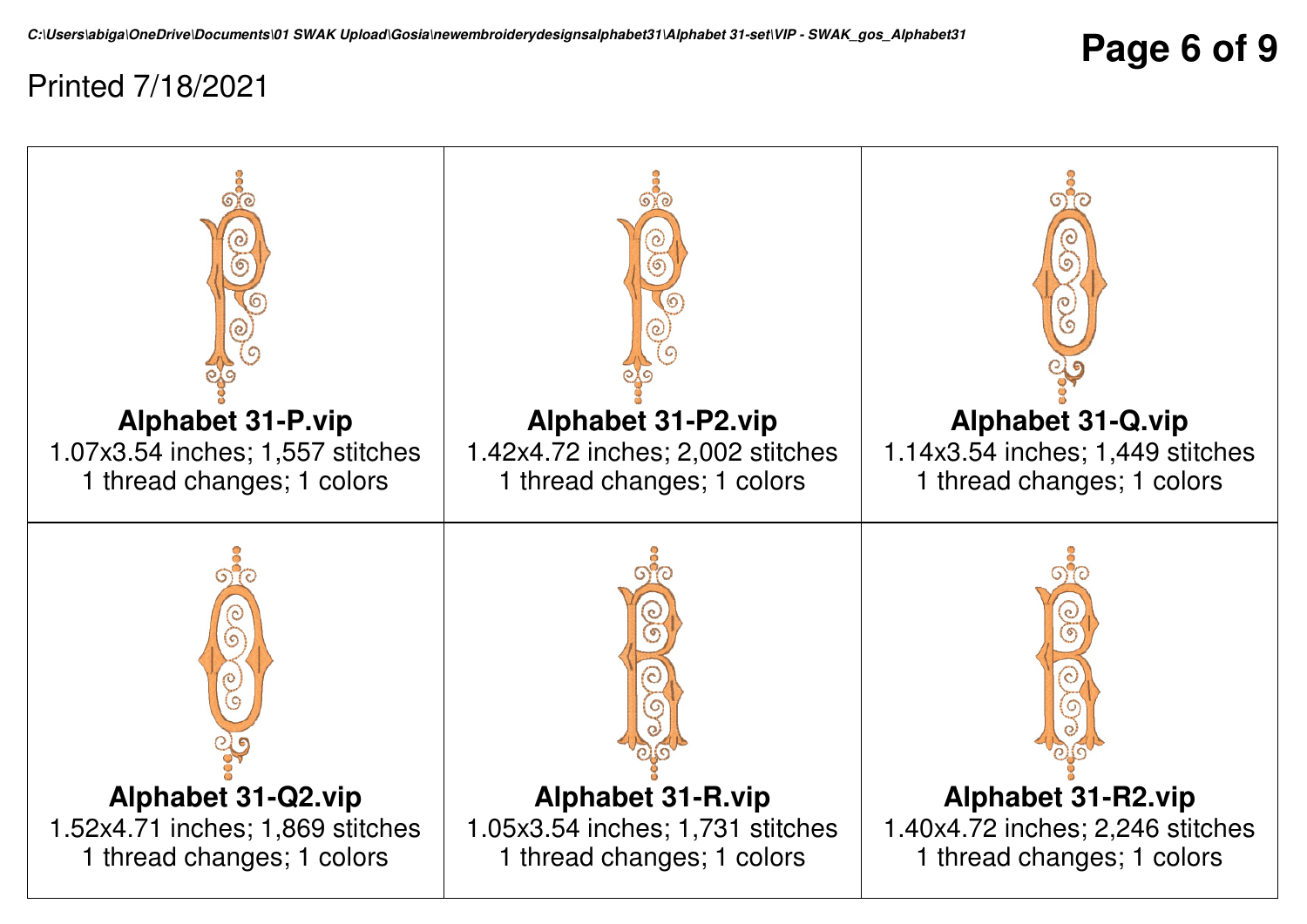**Page 7 of 9**

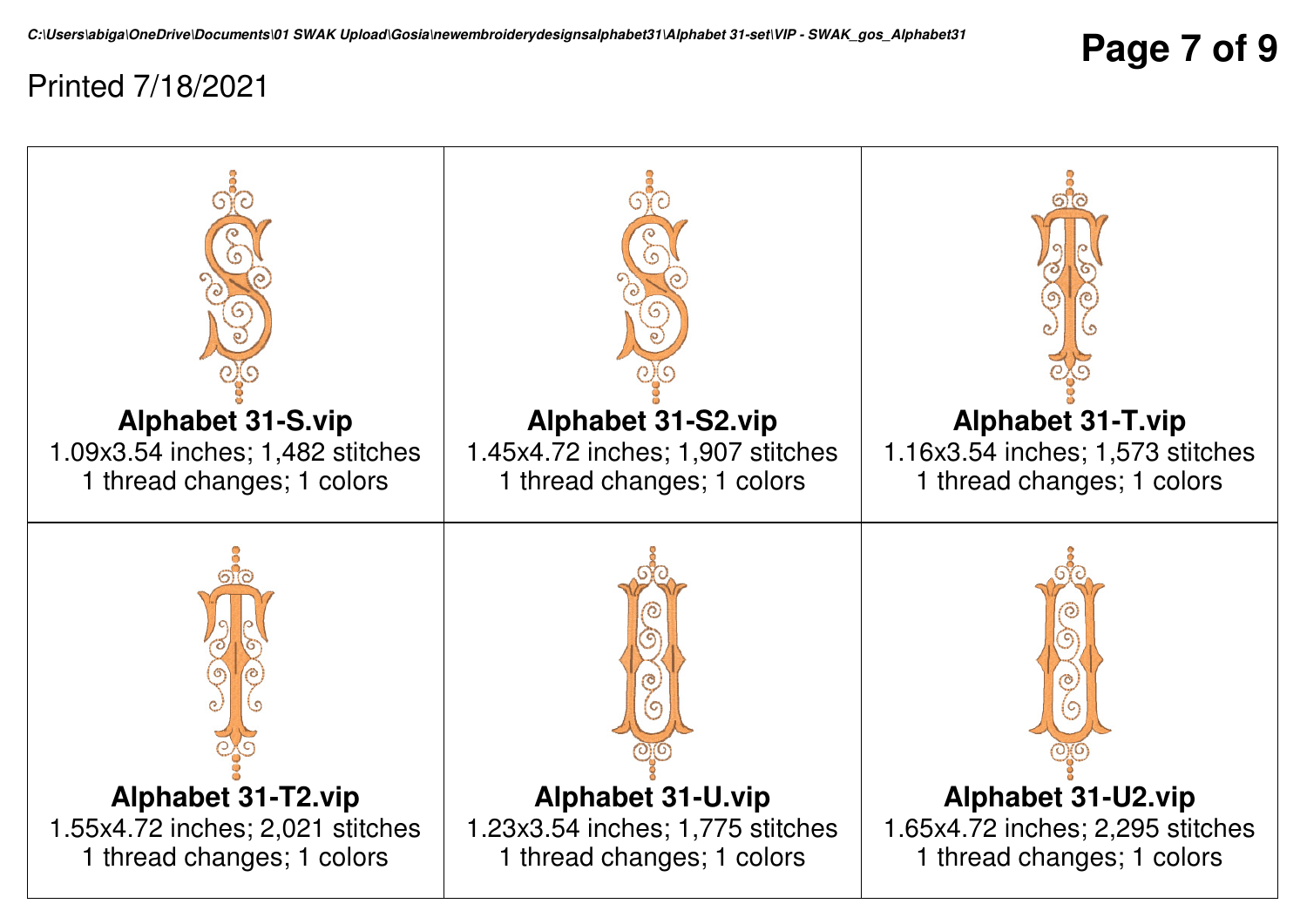## **Page 8 of 9**